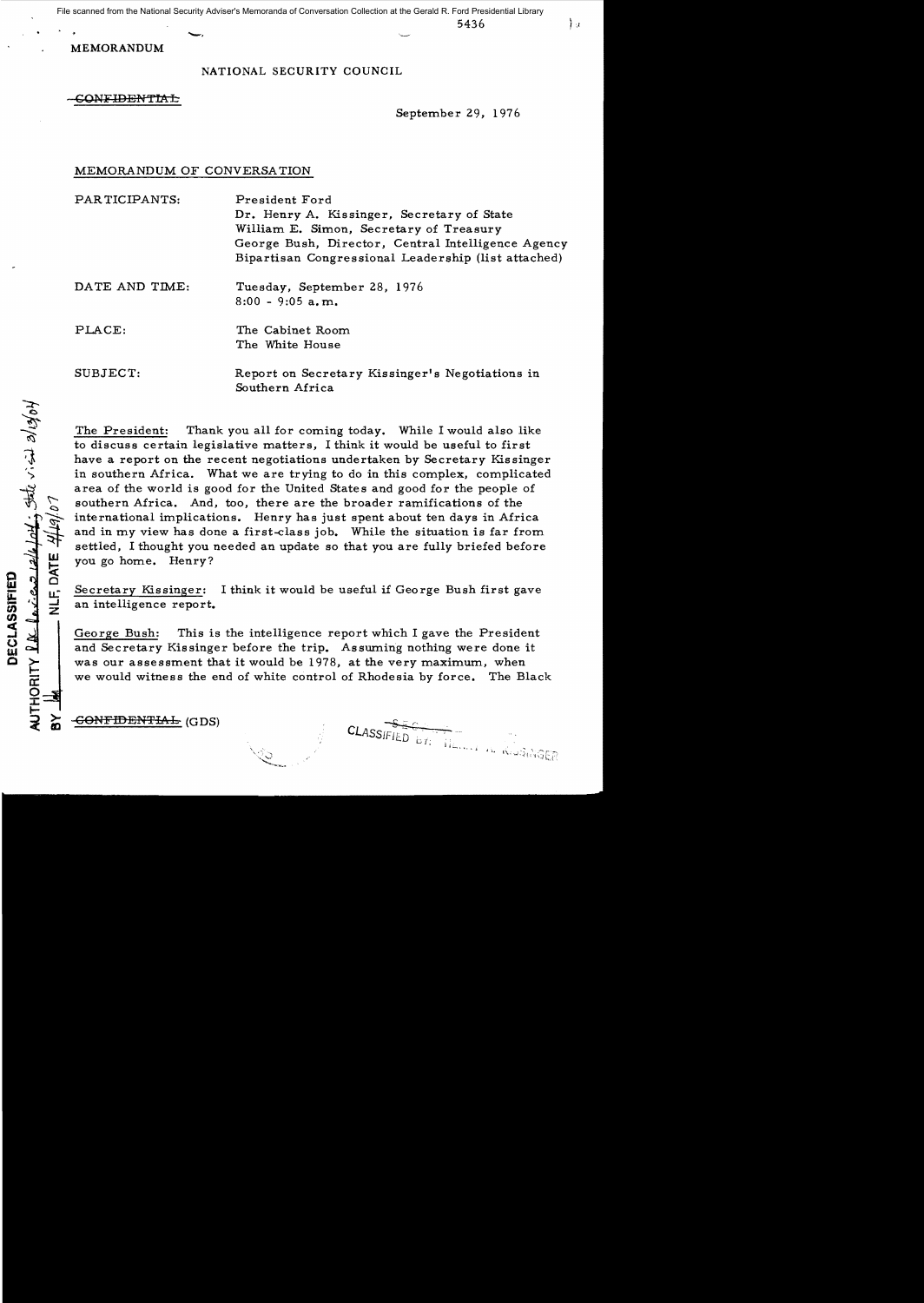## eONFIDENTIAL- 2-

Governments which would emerge from the conflict would be more attuned to communist influence than governments brought about through negotiation. The Rhodesian Government was already under siege and the radical governments which we saw emerging from the violence would be beholden to outside communists.

There was and is increasing pressure on the Rhodesian government. While we believed they could hold out for the rest of the year, there would be escalating violence and continued incursions from Mozambique and surrounding countries. There was also the possibility of involvement by Cuban personnel and support of Soviet arms. Communists were already providing aid to insurgents.

We believe the front line governments - Mozambique, Botswana, Tanzania and Zambia - have played a restraining influence. We believed they want negotiations. However, if the situation remained unsettled and if asked by Mozambique, it was our assumption the Soviets and Cubans, and perhaps Chinese would respond. And as insurgents incurred into Rhodesia there would be pressure on South Mrica to aid Rhodesia which would bring reaction from the neighboring governments.

The end result would be a bloody conflict resulting in Black rule no later than 1978. And as the emergent Black governments are expected to have a communist tilt, this would be harmful to the interests of the United States.

Secretary Kissinger: I wanted you to know the intelligence estimate on which we have been operating all this year. That is, that the whites in Rhodesia will be overthrown within two years. There is also the risk that South Africa would be forced into the conflict by public opinion. It is our view that communist intervention would then be certain. Moreover, the only way Rhodesia can defend itself is through incursions along neighboring borders. These countries will respond by asking for communist aid. The now moderate states will find guerrillas within their borders which will tend to radicalize their countries. These increasingly radicalized countries would then surround Zaire and could lead to an entire bloc in southern African hostile to the United States.

There has bean support of our efforts by the moderate states. They know the potential impact of another foreign intervention. The issue goes far beyond the questions of Rhodesia or South West Africa. The impact extends elsewhere -- to the Middle East -- where a successful resolution of the situation of southern Africa by force will not be lost on the countries there.

-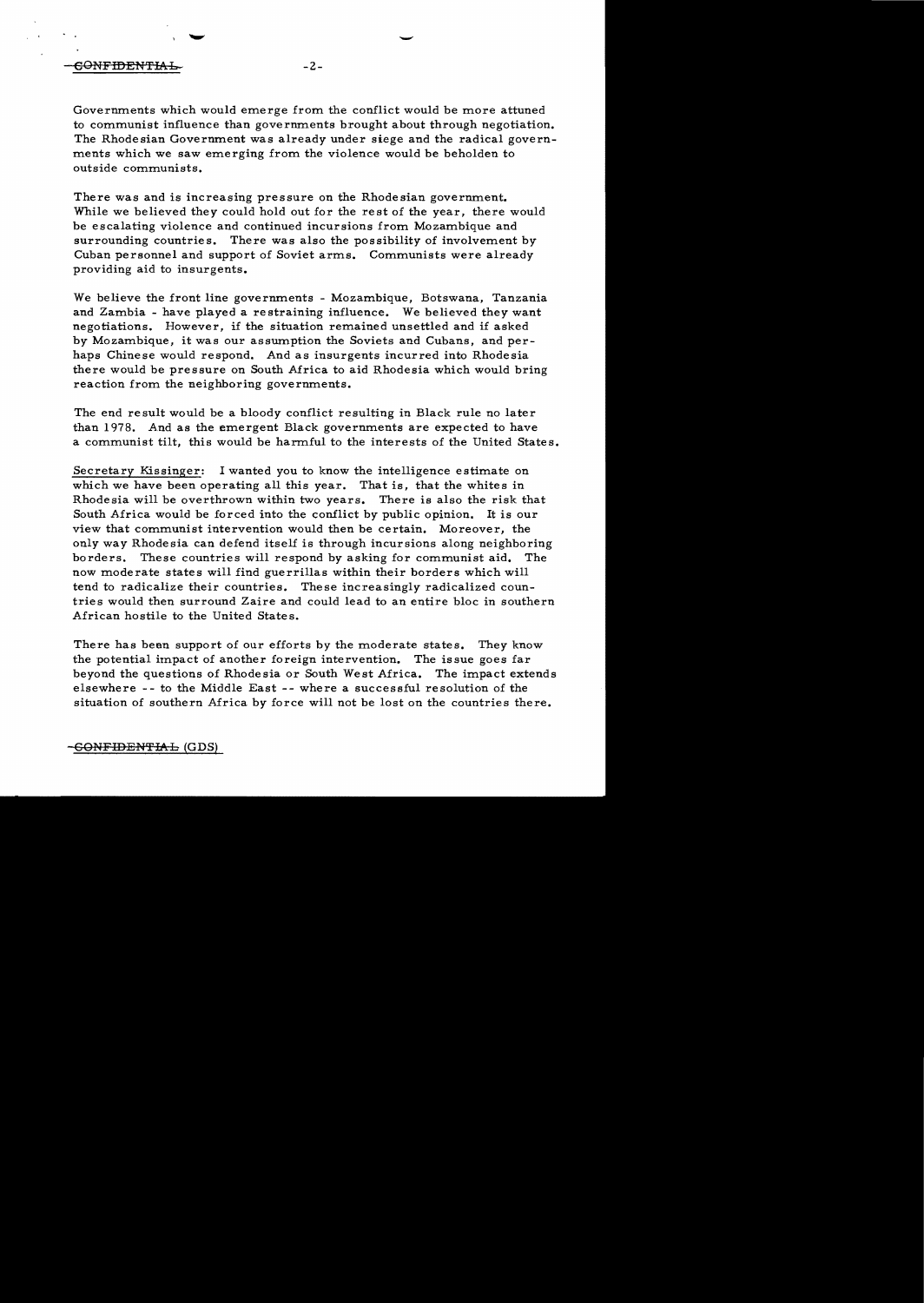### CONFIDENTIAL- -3

The basic difficulty in this negotiation has been timing. The timing outlined by George Bush meant that I could not delay. The rainy season will begin in November. At that time, we can expect an escalation of hostilities.

The difference between the negotiations here and the Middle East is that in the Middle East there were two parties who had an agreement in principle. In southern Africa we have four front line states plus Angola. Among these five there is considerable distrust amongst each other. We also have four liberation movements which are severely divided.

We have tried to offset potential Soviet influence through an ordinance of self denial. We have said we would stay away from the liberation movements if they would keep the Soviets out. The Soviets have been putting on pressure to be able to aid and equip the liberation movements.

Our assessment of the situation in southern Africa is confirmed by the other governments, particularly South Africa and Rhodesia. When I met with Ian Smith I took him aside and asked him "Tell me if you think you will be better off next *May* if we do nothing". He responded that he could not say that - - he said things would be worse by then.

You must also understand that what the Black African leaders *say* to me privately is far different from what they say publicly. They say privately we want you to see what you can do. At the same time they make strong public pronouncements.

The settlement which has been put forth arose from British principles British constitutional principles. When it was determined we could not wait, I got in touch with the British. They had a plan for the transfer of power in Rhodesia. I also got in touch with South Africa and asked them whether they were ready to assist in this process. The South Africans had the same interest we had. A negotiated transfer of power is in the interests of the moderate blacks and South Africa. Understand there was no deal made with South Africa for their participation - - no quids.

The British engaged in the drafting of a constitutional structure and a plan for the takeover of rule by Black leaders. Five missions, American and British, traveled throughout Black Africa trying out the ideas of this structure and plan. The basic approach was accepted.

4;ONF'IDENTIAt (GDS)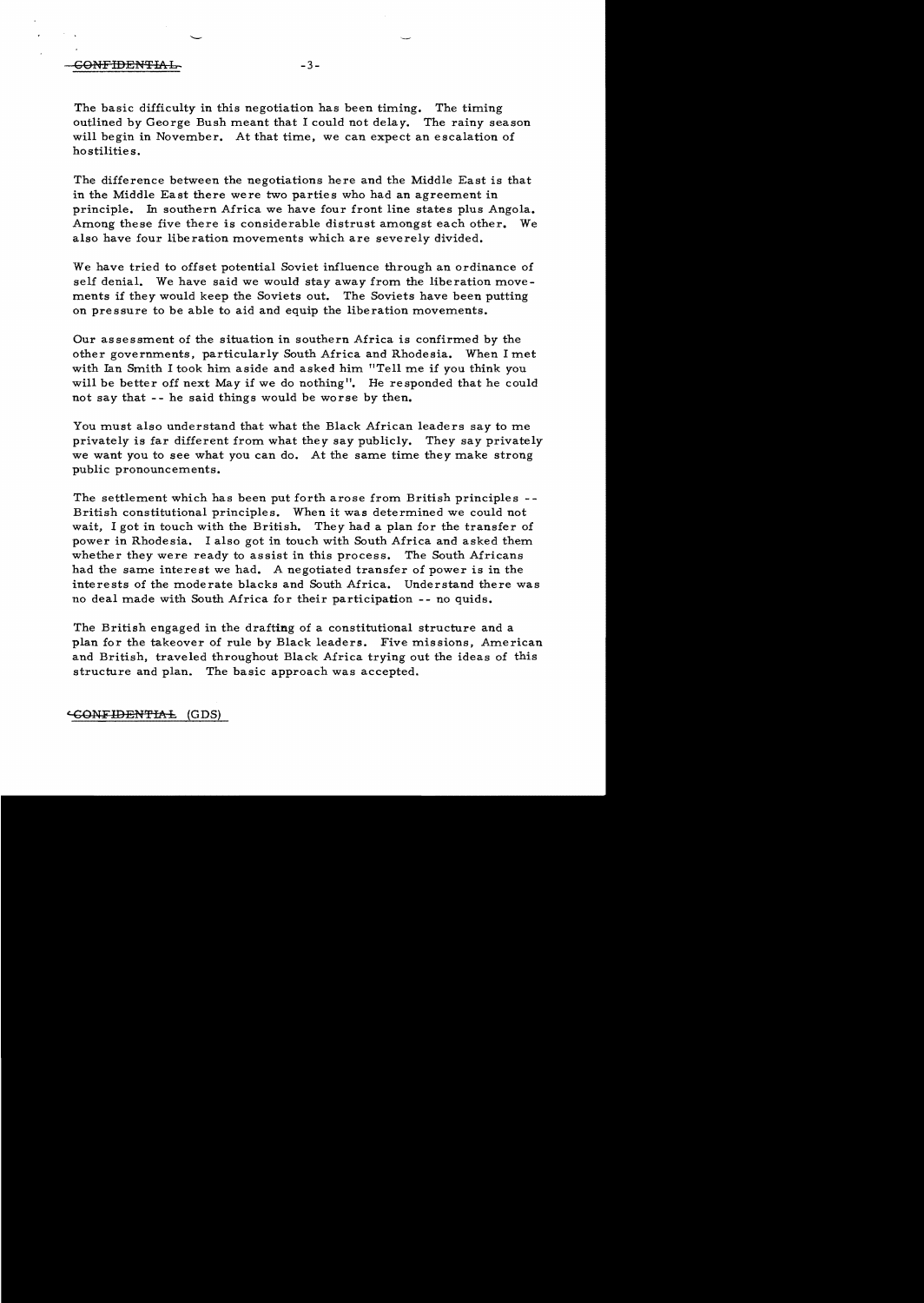### -GONFIDENTIAf... -4

There were two choices in negotiating with Ian Smith. To get an agreement in principle on the concepts of majority rule and transition government leaving the negotiation of details to later. We were afraid this wouldn't work -- that when it came later to details, efforts would be made to blow it up. The second choice, which we adopted, was to make a synopsis of the British papers (on constitutional structure and transfer of power) and commit Smith to this process. This achieved a framework for negotiation on the fivepoint formula set forth by the British.

The five points, which Smith agreed to, I took to Presidents Nyrerere and Kaunda and asked them whether or not to go ahead -- whether or not I should tell Smith to delay his announcement. They said go ahead.

Last Sunday the five Presidents met in Lusaka. You have all read the lurid stories that the Presidents rejected the proposed settlement. This is not true. They have accepted the concepts. It was our fear that the radicals would demand a constitutional conference first. with the view this would take a year and a half and the fighting would continue in the interim. We want a transitional government first. What we are doing is urging the British to call a conference on the transitional government first and then a constitutional conference will follow.

I think the Black leaders in their public statements reflected that a Black cannot agree to anything offered by a white like Ian Smith and also that they may desire some changes in the details of the settlement.

Our biggest problem now is to keep the hardliners in Rhodesia from blowing it up and to keep the Black radicals from blowing it up. Concluding the issue is up to the British. The United States has no legal standing in Africa. For the British to call a conference quickly is the best.

Do not be concerned by the inflammatory statements you read in the press. Key African leaders are prepared to go ahead quickly with a conference (Tanzania, Zambia. Botswana). There is a good possibility for a moderate Rhodesian government. with safety for the minority. Nevertheless we will still have some hairy moments.

In respect to South West Africa there has also been major progress, though it has been quieter. South Africa has agreed to a constitutional conference to determine the future of South West Africa. We are in the process of negotiating with South Africa. local forces. and other governments to get

CONFIDENTIAL (GDS)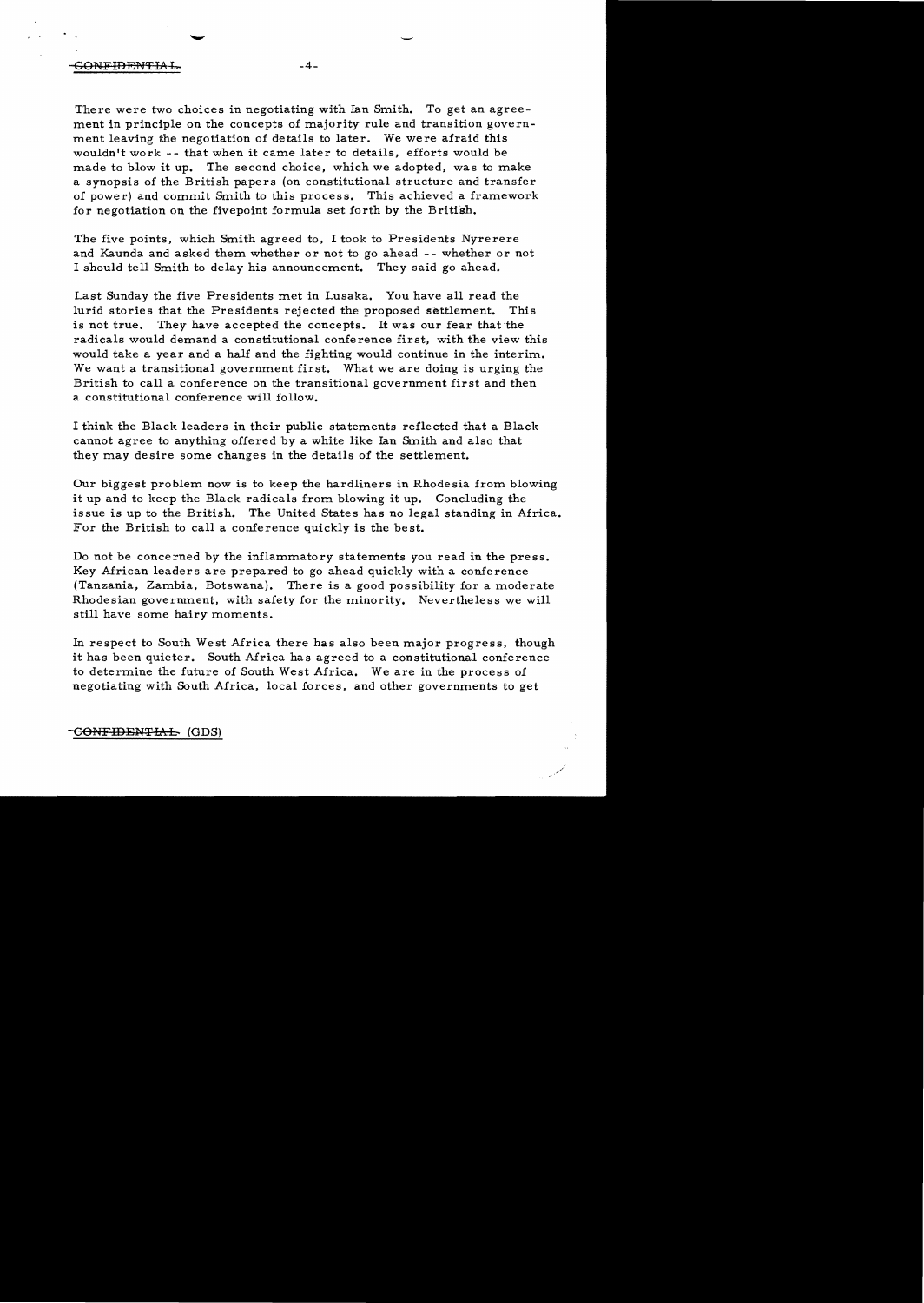# **-5-**

-

a conference going in the United Nations. The United Nations is the agreed forum. One problem is that Angola is involved. Nevertheles s South Africa has agreed to transfer power.

The President: Let me review with you the options we had. We could either do what Secretary Kissinger did or do nothing and get foreign intervention in southern Africa and a bloody war. We had the opportunity to move constructively despite the risks **--** and the risks were high -- or let the inevitable, which George described to you, happen. There is progress -- and I am perhaps more optimistic than Henry -- which is in our interest and theirs in southern Africa.

Senator Scott: Isn't there one objection to holding the conference in Rhodesia?

Secretary Kissinger: This is true. The Rhodesians want it in London. Others most anywhere other than Rhodesia. It will probably be in Livingston which is in Zambia.

Let me take this chance to reiterate there are no secret commitments -none whatsoever. We have, however, been engaged in two study papers: one on the look of the future Rhodesian government and another on economic assistance. These are ongoing.

Senator Case: Did Smith insist on the lifting of sanctions.

Secretary Kissinger: Yes, he wanted them lifted right away. However, this will occur when the interim government is established and there is a black Prime Minister. He will then ask that the sanctions be lifted.

Representative McFall: In respect to the study on economic aid, will this be unilateral US assistance or multilateral.

Secretary Kissinger: It will not be unilateral. While nothing is yet definite (studies are not yet concluded) we envision something like a trust fund which will be used in part for investment in Rhodesia and in part as an insurance fund for people forced to leave. We would hope to get private contributions and, as well, funds from other governments. The amounts whites could draw from the insurance fund would be geared to how long they were to stay.

Representative McFall: Before Smith can sell all this to his people he must have to be able to tell them something about what they will get for their land.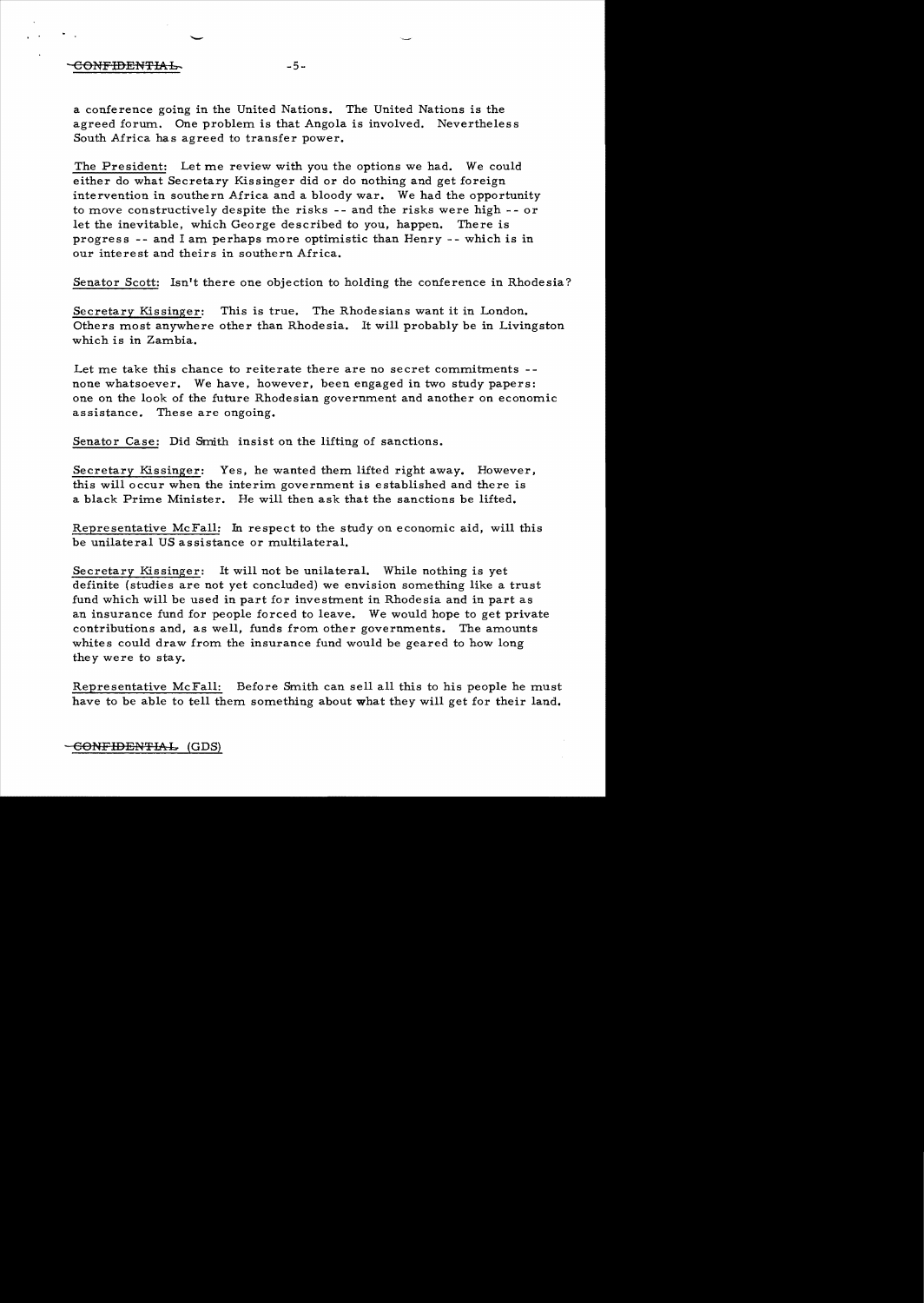## CONFIDENTIAL-<br>-6-

Secretary Kissinger: There are no conditions on the settlement. Everything will go ahead before. They do, however, know we are undertaking a study.

-

Representative McFall: Then do you see this as a multilateral bank?

Secretary Kissinger: In a way. We believe the longer the whites stay the better for all  $-$ - the more viable the nation will be for the future. If the new government drives the whites out, the economy will collapse. In any event, they cannot drive them out for two years. This will be during the interim government in which the whites will still have a strong influence. After that the more whites who stay, the more money will be available for investment (rather than compensation).

Representative McFall: How much American participation is envisioned?

Secretary Kissinger: This is hard to quantify since nothing is definite. Over a five-ten year period the South Africans have used a figure of \$1. 3 billion. This is their figure, not ours. We could guess the British would contribute 20-25%; the French maybe  $10\%$ . Perhaps the United States would give  $$300$  million. We hope for as much as possible from private sources.

In fact, Senator Javits told me he has had discussions with a private group putting together \$500 million for Black Rhodesians to enable them to vote under the current law there. If the amount is right it is substantial.

Senator Griffin: Will the British be picking up the ball now?

Secretary Kissinger: The British are moving but they tend to move in a bureaucratic way. We need someone to take charge and say this is it. Otherwise people will ask for more. But the British do have a source of legitimacy in Africa. Once a conference can be put together, it would take about 4-6 weeks to complete its work.

Question: Have you spoken with the Germans and Japanese?

Secretary Kissinger: I have not yet spoken with the Japanese, however I will be having breakfast with the Japanese Minister tomorrow. I have spoken with the Germans and they are supportive. They have not made any aid commitment because they want to save their contribution for aid to Southwest Africa. That is a former colony where many German settlers still remain.

-GONFIDENTIAL (GDS)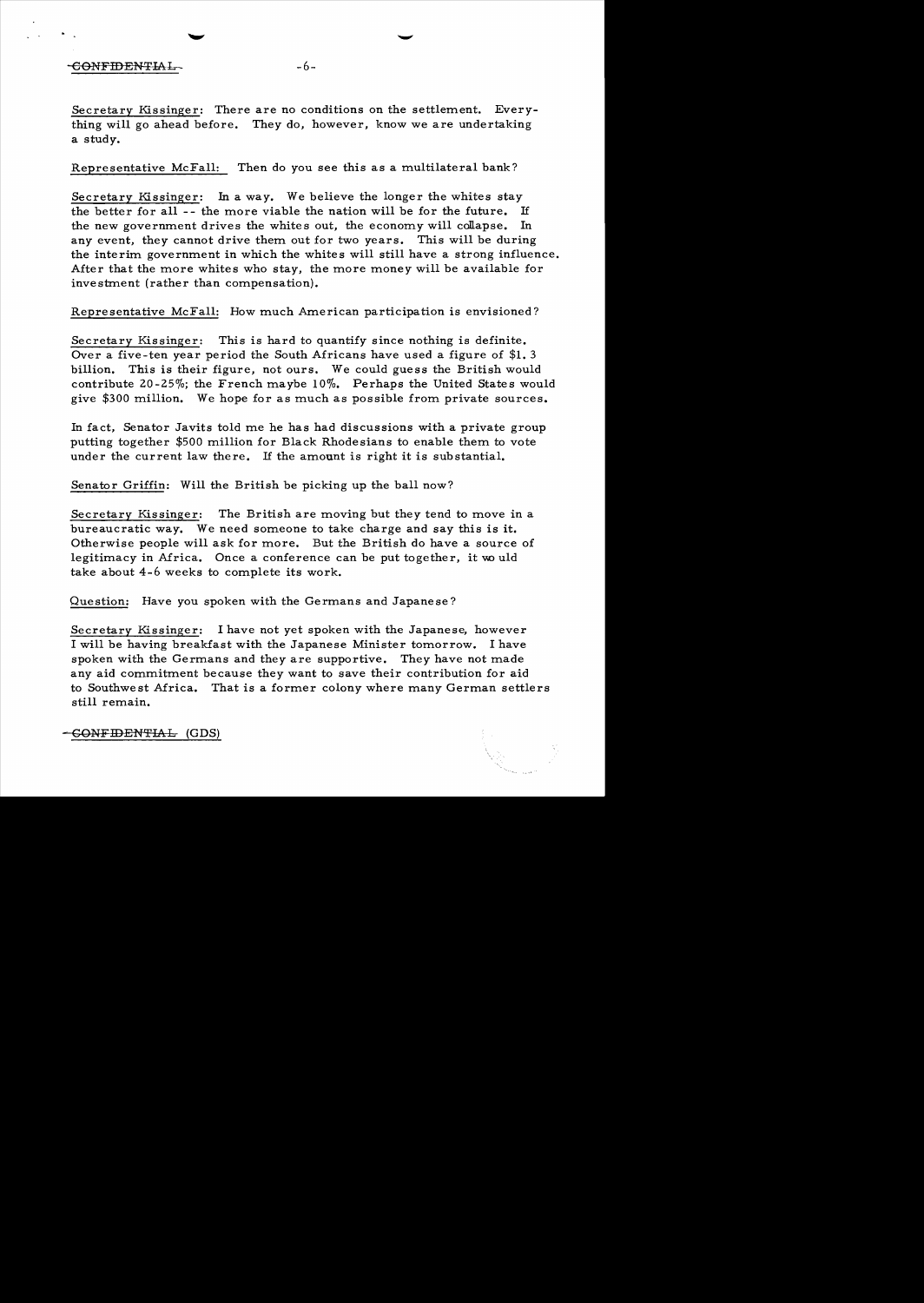-

The rest of the meeting turned to discussion of pending legislation. During this discussion, the Speaker mentioned the importance of congre ssional action on the stock disposal bill (defeated under suspension of the rules). Senator Griffin indicated the Senate would pass the conference report on the foreign aid bill today. Secretary Simon interjected the need for the Senate to pass the Bretton Woods Agreements act. Senators Byrd and Sparkman commented on the fact Senator Proxmire was holding this bill hostage to final action on the Export Administration Act Bill with its boycott provisions. Simon reiterated his view that boycott legislation is no more than Congress legislating higher crude oil prices.

CONFIDENTIAL (GDS)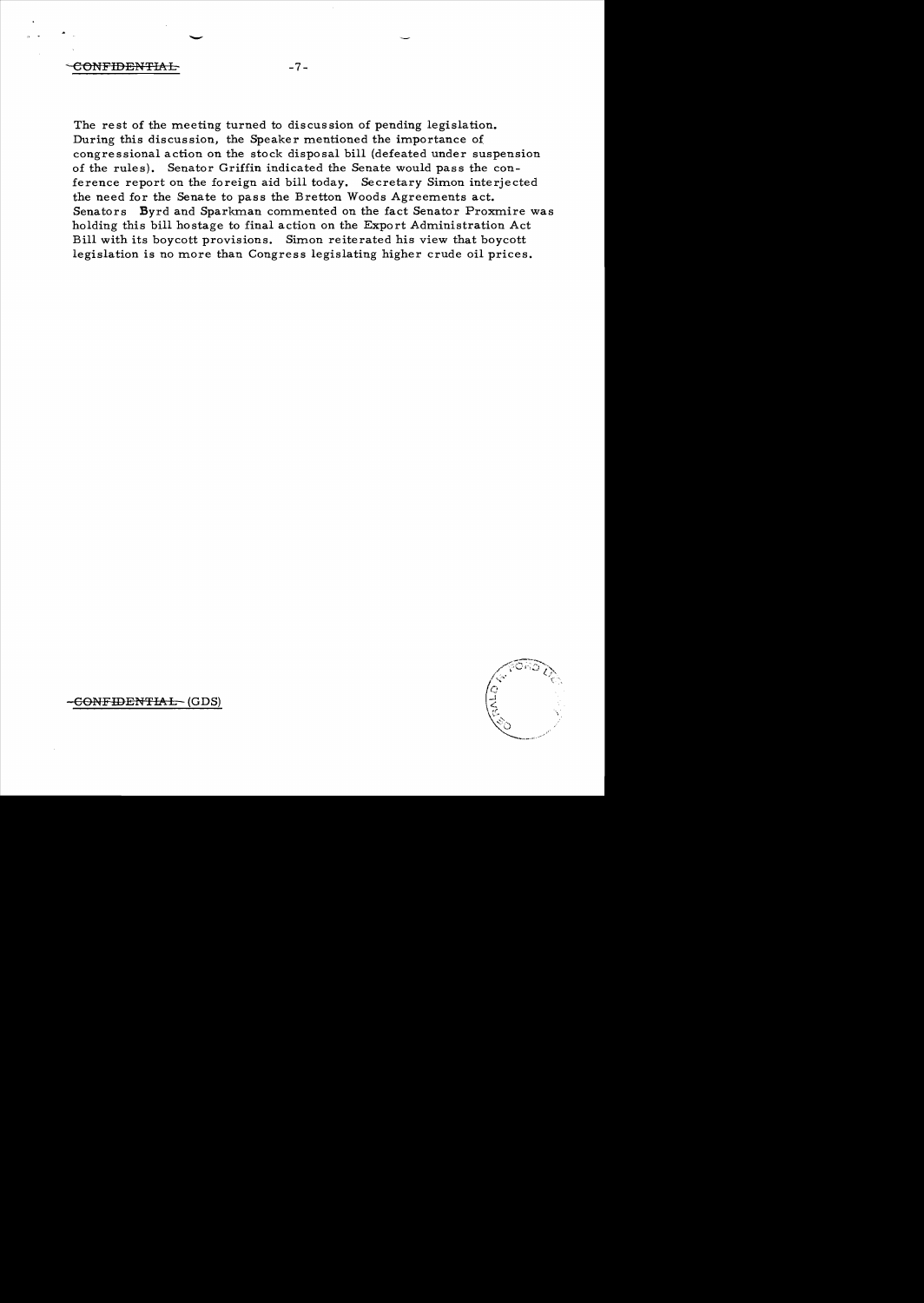### PARTICIPANTS

PARTICIPANTS<br>The President  $\bullet$ The Secretary of State The Secretary of the Treasury The Director of the Central Intelligence Agency The Administrator of the Federal Energy Administration

# HOUSE

Carl Albert Tip O'Neill John McFall Bob Michel Doc Morgan Bill Broomfield George Mahon Al Cederberg Frank Horton

## SENATE

Bob Byrd Hugh Scott Bob Griffin John Sparkman Cliff Case Rus sell Long John Mc Clellan Milt Young Frank Moss

# STAFF

Jack Marsh Russ Rourke Dick Cheney Joe Jenckes Ron Nessen Paul Myer Brent Scowcroft Jim Cannon REGRETS Alan Greenspan Jim Lynn The Vice President Bill Baroody Rep. John Rhodes Jim Cavanaugh Sen. Bob Dole Charlie Leppert Sen. Carl Curtis Tom Loeffler Bill Seidman .. Pat Rowland Bob Wolthius

Phil Buchen Cathy de Sibour - NSC

Max Friedersdorf Rep. John Anderson Bill Gorog Sen. Bill Proxmire

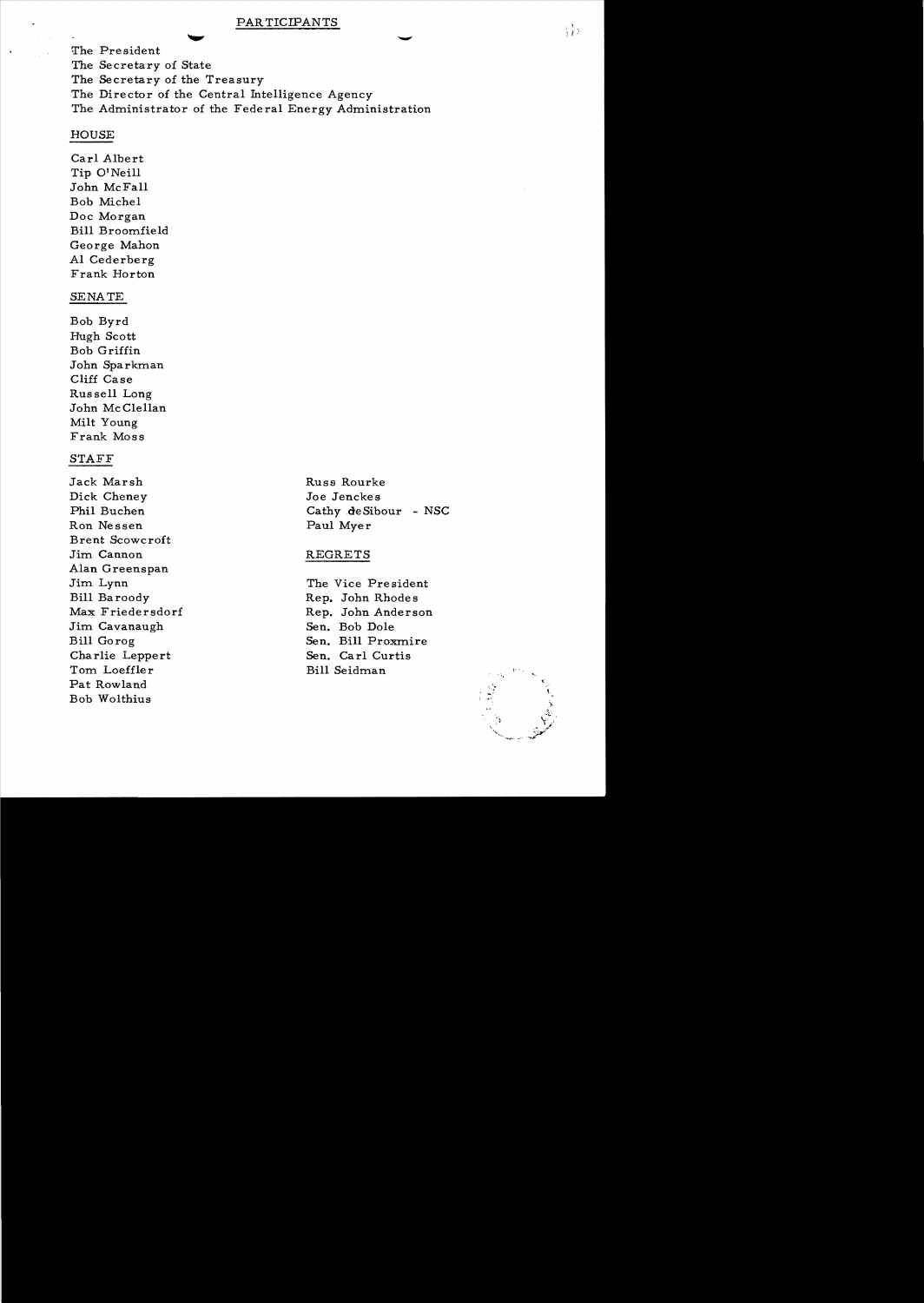MEMORANDUM

# NATIONAL SECURITY COUNCIL

CONFIDENTIAL A TTACHMENT ACTION

September 29, 1976

 $\bigvee_{\mathcal{L}}$ 

MEMORANDUM FOR:

BRENT SCOWCROF

FROM:  $CAT\mathbf{Y}_{\text{deSIBOUR}}$ 

SUBJECT: Meeting with Bipartisan Leadership Tuesday, September 28, 1976

 $-$ , 5436  $\uparrow$ 

Attached for your review is a Memorandum of Conversation drawn from my notes of the President's meeting with the Bipartisan Leadership which was held on Tuesday, September 28, 1976

RECOMMENDATION

That you review and approve the Memcon at Tab A.

/T} APPROVE \_\_\_\_\_ DISAPPROVE